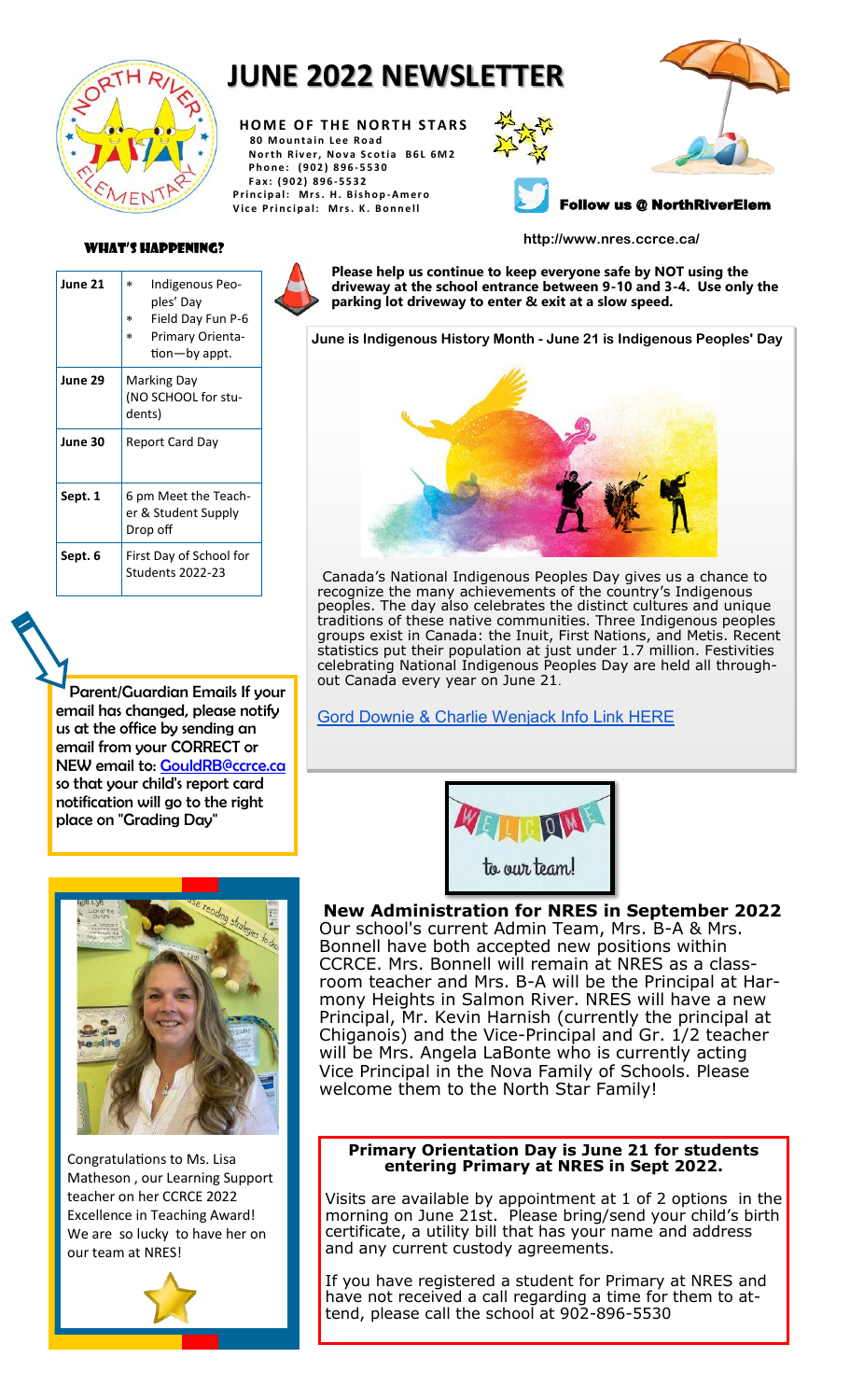

#### **Bring your own water bottles– especially on HOT DAYS!!**

We have touchless water fountains in place and encourage all of our students to bring a full bottle which can be refilled when empty, at our water bottle filling stations. Please make sure your child's name is on their water bottle so they can be used only by them & returned if misplaced. There are no longer "spouts" on the water fountains so students need a bottle to fill, they cannot drink from our fountains.

#### **Agenda Cover Winner: Olivia Bisson**

**Congratulations to Olivia in 5/6 Wilson whose design for our student agenda was selected from many amazing entries to be the cover art for the 2022-23 school year. You are a true North Star Olivia!** 



| <b>MAY SHINING STARS</b>   |                                              |  |                               |                                               |  |
|----------------------------|----------------------------------------------|--|-------------------------------|-----------------------------------------------|--|
| Primary<br><b>Deuville</b> | <b>Finlay Rector</b>                         |  | Grade $3/4$<br><b>Farrell</b> | <b>Ivy MacNeil</b><br><b>Jack Perry</b>       |  |
| Primary/1<br>Lochead       | <b>Deacon MacDonald</b>                      |  | Grade $4/5$                   | <b>Tucker Smith</b><br><b>Summer Downey</b>   |  |
| Grade 1<br>Bonnell/        | <b>Arthur Hiltz</b>                          |  | Jessome                       | <b>Meadow Phillips</b>                        |  |
| <b>West-Lynds</b>          |                                              |  | Grade $5/6$<br><b>Wlison</b>  | <b>Zoey Totten-Paris</b><br><b>Jack Blair</b> |  |
| Grade 2                    | <b>Peyton Lynds</b>                          |  |                               |                                               |  |
| <b>Benoit</b>              | <b>Ella Barker</b>                           |  | Grade 5/6<br><b>Darymple</b>  | Keegan Kaye<br><b>Daycee MacDonald</b>        |  |
| Grade 2<br><b>Mills</b>    | <b>Landon Harpell</b><br><b>Levi Stewart</b> |  |                               | <b>Harmonie Thompson-Parsons</b>              |  |
|                            |                                              |  |                               |                                               |  |

### Tuesday, June 21 is Field day at NRES!

We have lots of fun outdoor activities planned, please make sure all students bring a full water bottle, some sunscreen, a hat, a small towel and a bathing suit/change of clothes.

**SUNSCREEN- unscented lotion onlyplease apply before coming & send for students to reapply on their own, staff do not apply sunscreen (remind them sharing is not permitted at school due to potential allergens).**